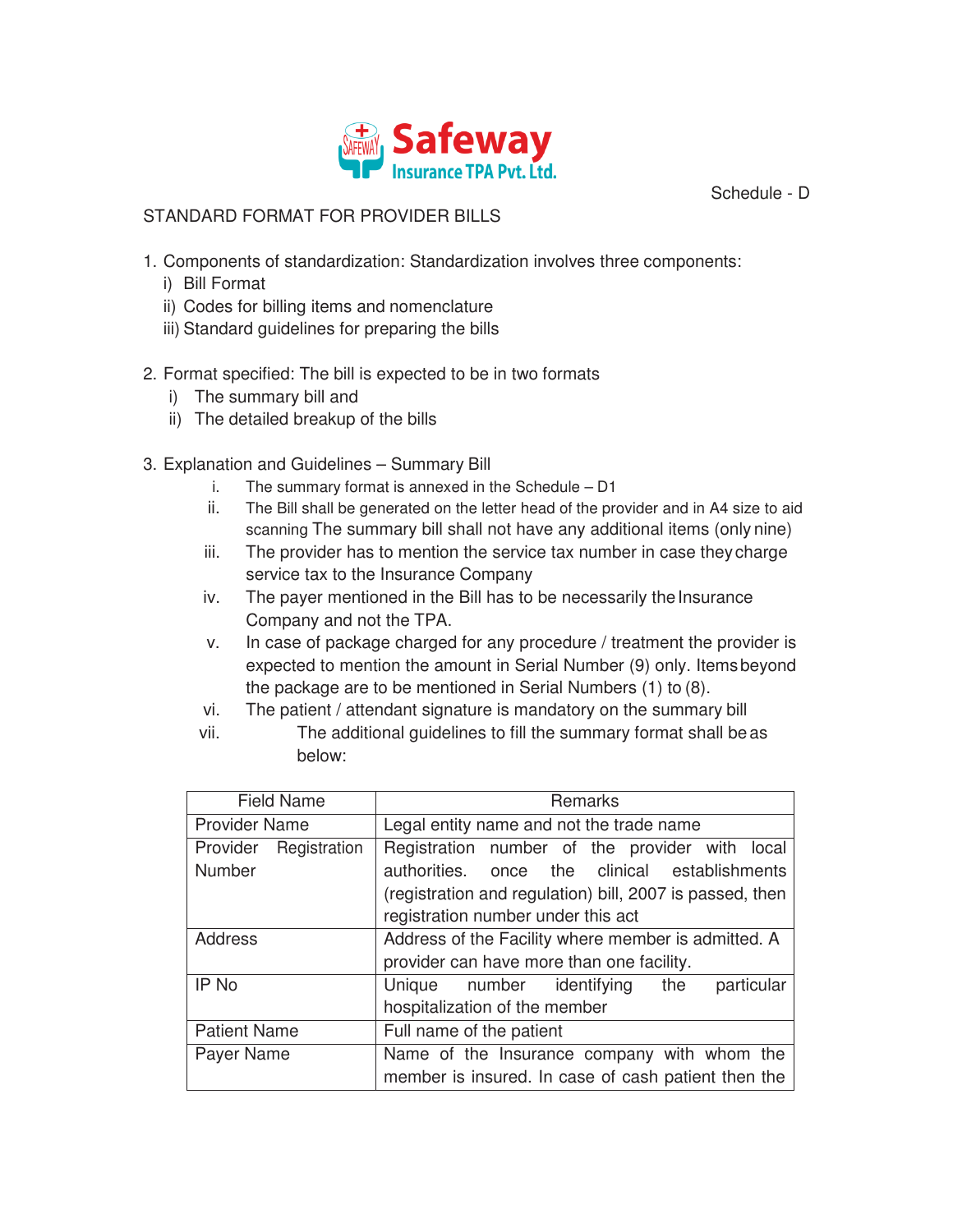|                     | field is to be left blank. If the bill is raised to more |
|---------------------|----------------------------------------------------------|
|                     | than one insurer then the primary insurer who has        |
|                     | given cashless is to be mentioned. The name of           |
|                     | insurance company needs to be mentioned and not          |
|                     | the TPA.                                                 |
| Member address      | Full address of the member                               |
| <b>Bill Number</b>  | Bill number of the provider                              |
| <b>Bill Date</b>    | Date on which the bill is generated.                     |
| <b>PAN Number</b>   | <b>PAN Number - Mandatory</b>                            |
| Service Tax Regn No | Registration number from service tax authorities.        |
|                     | Mandatory in case service tax is charged in the bill     |
| Date of admission   | Date of admission of the member in case of IPD           |
|                     | cases. In case of Day care procedures, this is the       |
|                     | date of procedure                                        |
| Date of discharge   | Date of discharge of the member in case of IPD           |
|                     | cases. In case of Day care procedures, this is the       |
|                     | date of procedure(same as date of admission)             |
| <b>Bed Number</b>   | Bed number in which the patient is admitted. In case     |
|                     | the member is admitted under more than one bed           |
|                     | number, all the numbers have to be mentioned.            |
| SL No 1 of billing  | All items under the primary head '100000' in the         |
| Summary             | detailed bill have to be summarized into this. In case   |
|                     | the procedure is packages, then only bills amount        |
|                     | beyond the package needs to be mentioned here.           |
| SL No 2 of billing  | All items under the primary head '200000' in the         |
| Summary             | detailed bill have to be summarized into this. In case   |
|                     | the procedure is packages, then only bills amount        |
|                     | beyond the package needs to be mentioned here.           |
| SL No 3 of billing  | All items under the primary head '300000' in the         |
| Summary             | detailed bill have to be summarized into this. In case   |
|                     | the procedure is packages, then only bills amount        |
|                     | beyond the package needs to be mentioned here.           |
| SL No 4 of billing  | All items under the primary head '400000' in the         |
| Summary             | detailed bill have to be summarized into this. In case   |
|                     | the procedure is packages, then only bills amount        |
|                     | beyond the package needs to be mentioned here.           |
| SL No 5 of billing  | All items under the primary head '500000' in the         |
| Summary             | detailed bill have to be summarized into this. In case   |
|                     | the procedure is packages, then only bills amount        |
|                     | beyond the package needs to be mentioned here.           |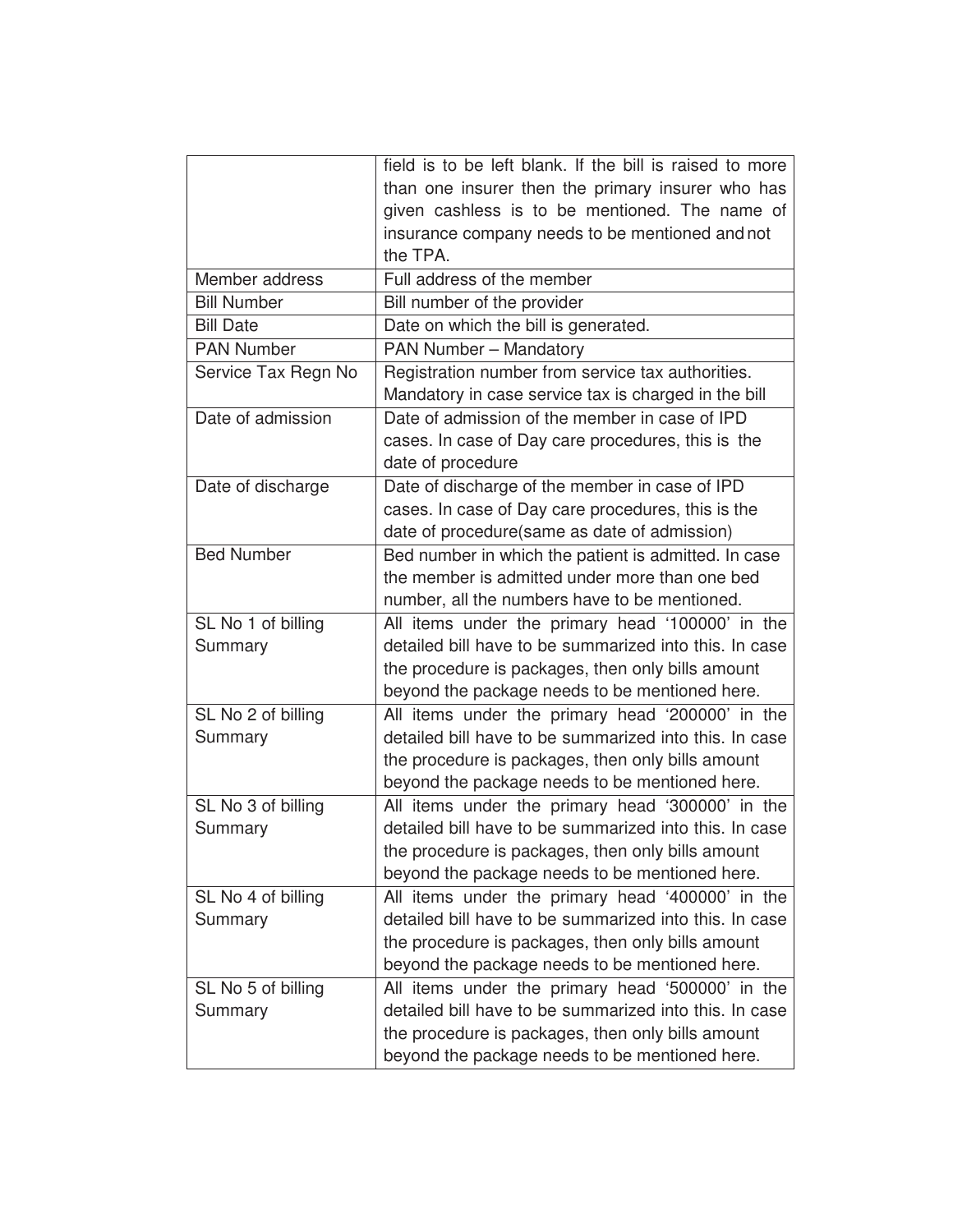| SL No 6 of billing       | All items under the primary head '600000' in the           |  |  |  |  |  |
|--------------------------|------------------------------------------------------------|--|--|--|--|--|
| Summary                  | detailed bill have to be summarized into this. In case     |  |  |  |  |  |
|                          | the procedure is packages, then only bills amount          |  |  |  |  |  |
|                          | beyond the package needs to be mentioned here.             |  |  |  |  |  |
| SL No 7 of billing       | All items under the primary head '700000' in the           |  |  |  |  |  |
| Summary                  | detailed bill have to be summarized into this. In case     |  |  |  |  |  |
|                          | the procedure is packages, then only bills amount          |  |  |  |  |  |
|                          | beyond the package needs to be mentioned here.             |  |  |  |  |  |
| SL No 8 of billing       | All items under the primary head '800000' in the           |  |  |  |  |  |
| Summary                  | detailed bill have to be summarized into this. In case     |  |  |  |  |  |
|                          | the procedure is packages, then only bills amount          |  |  |  |  |  |
|                          | beyond the package needs to be mentioned here.             |  |  |  |  |  |
| SL No 9 of billing       | All items under the primary head '900000' in the           |  |  |  |  |  |
| Summary                  | detailed bill have to be summarized into this. If more     |  |  |  |  |  |
|                          | than one procedure is done, the total amount of the        |  |  |  |  |  |
|                          | two procedures needs to be summarized                      |  |  |  |  |  |
| <b>Total Bill amount</b> | Sum total of all items 1 to 9 in the bill                  |  |  |  |  |  |
| Amount paid by the       | Amount of bill paid by the member including co-pay,        |  |  |  |  |  |
| member                   | deductible, non-medical items etc incl discount            |  |  |  |  |  |
|                          | offered to member, if any.                                 |  |  |  |  |  |
| Amount charged to        |                                                            |  |  |  |  |  |
|                          | Amount payable by Insurance company                        |  |  |  |  |  |
| Payer                    |                                                            |  |  |  |  |  |
| <b>Discount Amount</b>   | Amount offered<br>discount<br>to<br>the<br>as<br>insurance |  |  |  |  |  |
|                          | company                                                    |  |  |  |  |  |
| Service tax              | Service Tax chargeable to insurance company                |  |  |  |  |  |
| <b>Amount Payable</b>    | amount<br>payable<br>insurance<br>Total<br>by<br>com[any   |  |  |  |  |  |
|                          | including service tax                                      |  |  |  |  |  |
| Amount in words          | Above mount in words for the sake of clarity               |  |  |  |  |  |
| Patients signature       | Signature of the patient or the attendant of the           |  |  |  |  |  |
|                          | patient needs to be mandatorily taken                      |  |  |  |  |  |
| Authorized signatory     | The signature of the authorized signatory at the           |  |  |  |  |  |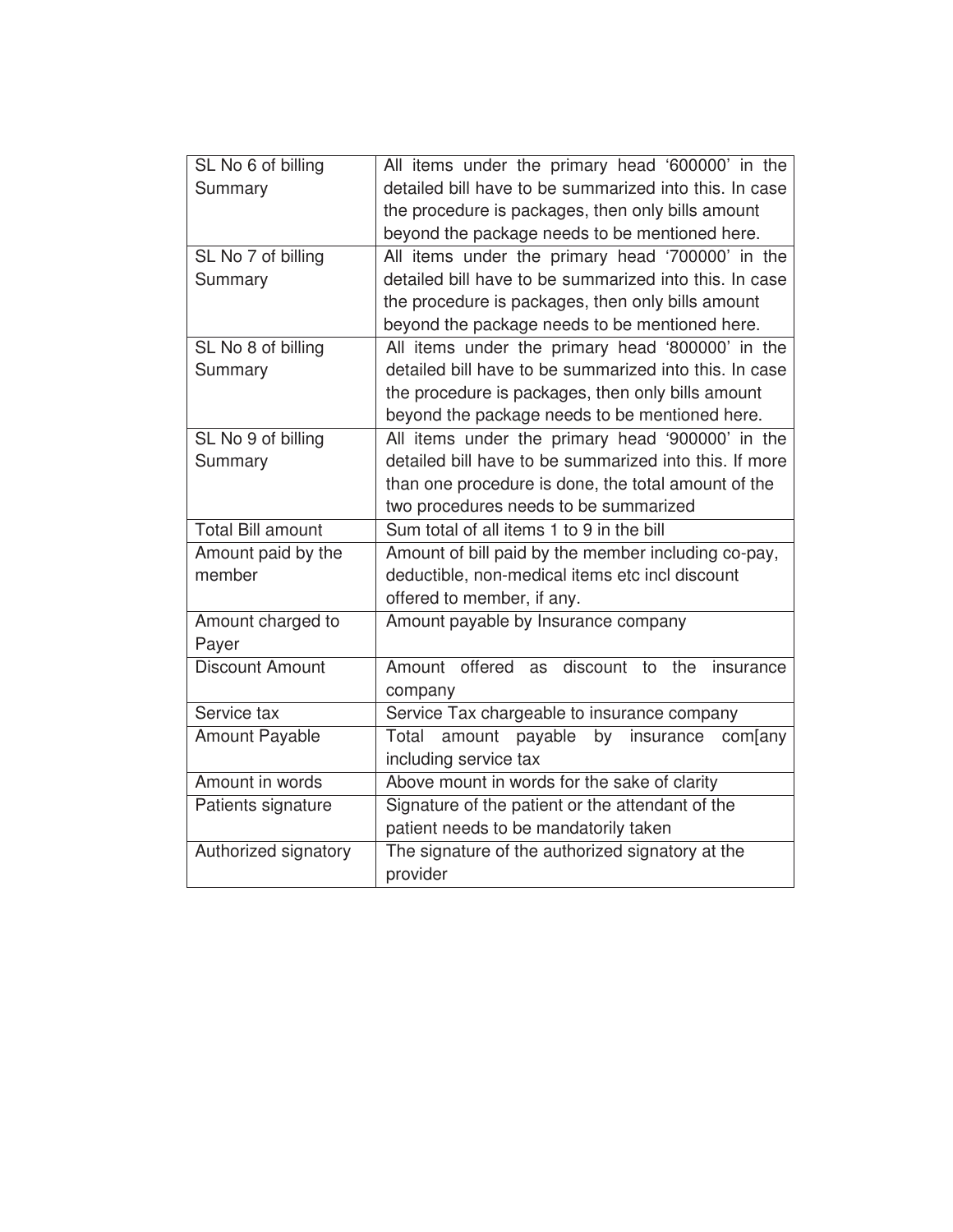- 4. Explanation and Guidelines Detailed Breakup of the Bill
	- I. The summary format is annexed in Schedule D2
- II. The Bill shall be generated on the letterhead of the provider and in A4 size paper to aid scanning.
- III. The billing has to be done at level 2 or 3
- IV. In case of medicines/consumables, the relevant level code three has to be mentioned (40100, 401002) and the text should indicate the actual medicine used
- V. If providers have outsourced the pharmacy to external vendors. In such cases the providers can attach the original bills separately. However, the summary of this has to be mentioned in the summary bill.
- VI. In case of pharmacy returns the same, the code originally used is to be used with a negative sign in the units
- VII. In case of cancellation of any service, the same code originally used is to be used with a negative sign indicating reversal
- VIII. The date on which the service is rendered is to be mentioned in the bill. This would be
	- a. the date of requisition in case of investigations
	- b. date of consultation for professional fees
	- c. date of requisition in case of pharmacy/consumables irrespective of when they were used
	- d. Date of return of pharmacy items for pharmacy returns.
- IX. The additional guidelines to fill the summary format shall be as below, except that the first section of the bill is same as the bill summary referred in 3 above.

| <b>Field Name</b>  | Remarks                                                                                                      |
|--------------------|--------------------------------------------------------------------------------------------------------------|
| Date               | Date on which service is rendered. For example, this is the<br>date of investigation, date of procedure etc. |
| Code               | Level 2 or 3 code of the billing item as per the codes (annex III)                                           |
| <b>Particulars</b> | Text explanation of the item charged                                                                         |
| Rate               | Per unit price (per day room rent, per consultation charge)                                                  |
| Unit               | No of units charged (hours, days, number as appropriate)                                                     |
| Amount             | Rate*unit(s)                                                                                                 |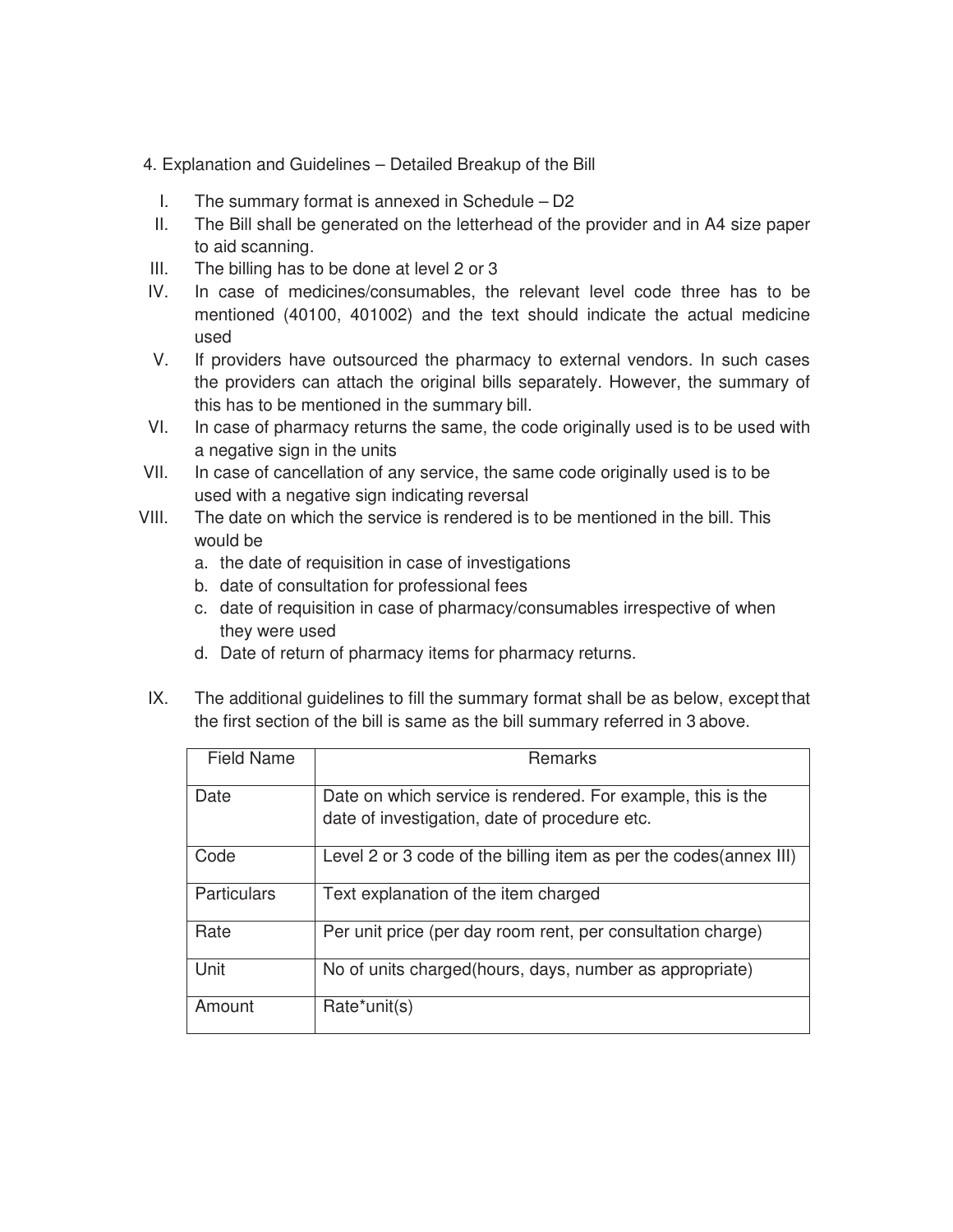Schedule – D1

#### SUMMARY BILL FORMAT

| <b>Provider Name</b>         | $\cdots$                             | <b>Bill Number</b>     | $\cdots$ |
|------------------------------|--------------------------------------|------------------------|----------|
| Provider registration<br>No. |                                      | <b>Bill Date</b>       |          |
| Address                      |                                      | PAN Number             |          |
| IP No                        |                                      | Service Tax Regn<br>No |          |
| <b>Patient Name</b>          |                                      | Date of<br>admission   |          |
| Payer Name                   | <b>XXXX Insurance</b><br>Company Ltd | Date of<br>Discharge   |          |
| Member Address               |                                      | <b>Bed Number</b>      |          |

### Billing Summary

| SI <sub>No</sub> | <b>Primary Code</b> | <b>Particulars</b>           | Amount |
|------------------|---------------------|------------------------------|--------|
|                  | 100000              | Room & Nursing Charges       |        |
| 2                | 200000              | <b>ICU Charges</b>           |        |
| 3                | 300000              | OT Charges                   |        |
| 4                | 400000              | Medicine & Consumables       |        |
| 5                | 500000              | <b>Professional Fees'</b>    |        |
| 6                | 600000              | <b>Investigation Charges</b> |        |
| 7                | 700000              | Ambulance Charges            |        |
| 8                | 800000              | Miscellaneous Charges        |        |
| 9                | 900000              | Package Charges              |        |

| <b>Total Bill Amount</b> |                  |
|--------------------------|------------------|
| Amount paid by<br>member |                  |
| Amount charged to        |                  |
| Payer                    |                  |
| Discount Amount          |                  |
| Service Tax              |                  |
| Amount Payable           |                  |
| Amount in Words          | Rupees Zero Only |

Patients Signature **Authorised Signatory Authorised Signatory**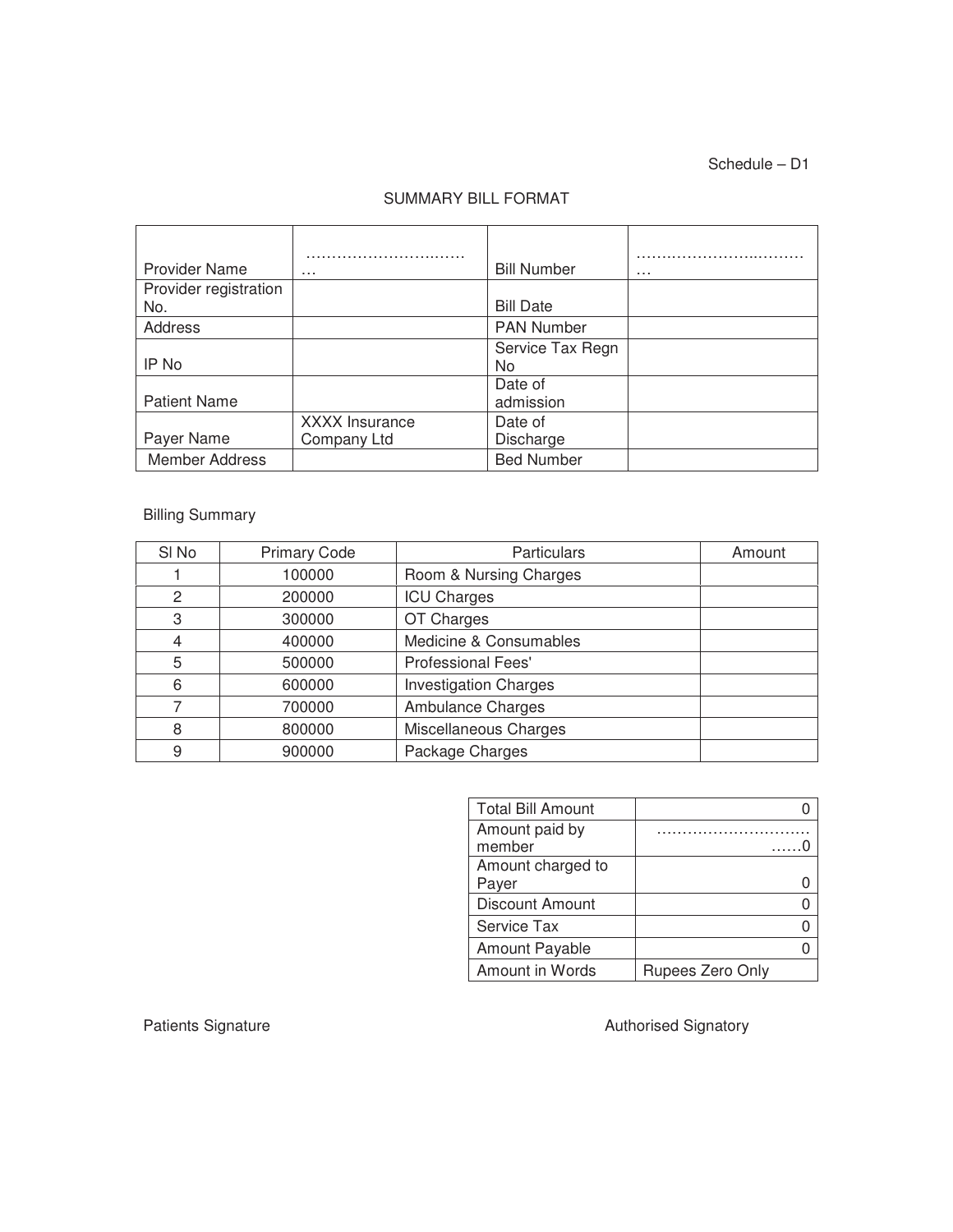Schedule – D2

# DETAILED BREAKUP FORMAT

## PART - I

| <b>Provider Name</b>  | . | <b>Bill Number</b> | . |
|-----------------------|---|--------------------|---|
| Provider registration |   |                    |   |
| No.                   |   | <b>Bill Date</b>   |   |
| Address               |   | <b>PAN Number</b>  |   |
|                       |   | Service Tax Regn   |   |
| IP No                 |   | <b>No</b>          |   |
|                       |   | Date of            |   |
| <b>Patient Name</b>   |   | admission          |   |
|                       |   | Date of            |   |
| Payer Name            |   | Discharge          |   |
| <b>Member Address</b> |   | <b>Bed Number</b>  |   |

Billing Details

| SI <sub>No</sub> | Date | Code   | <b>Particulars</b>          | Rate | Nos (Unit)     | Amount   |
|------------------|------|--------|-----------------------------|------|----------------|----------|
|                  |      | 101001 | <b>General Ward Charges</b> | 500  |                | 500.00   |
| 2                |      | 401001 | XXX medicine                | 50   | $\overline{2}$ | 100.00   |
| 3                |      | 401001 | XXX Medicine - return       | 50   | $-1$           | $-50.00$ |
|                  |      |        |                             |      |                |          |
|                  |      |        |                             |      |                |          |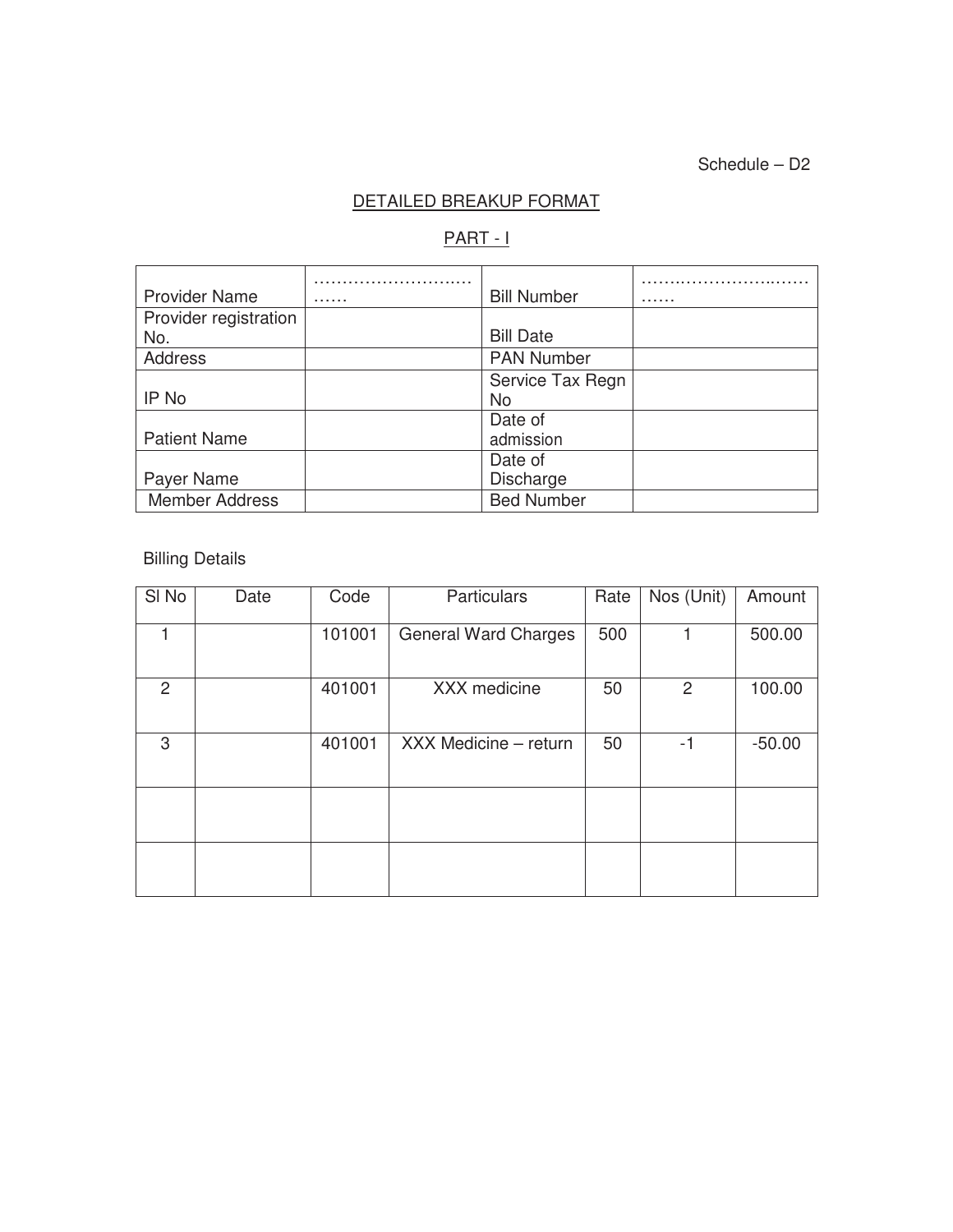PART - II

| Level 1<br>Code | Level 1                | Level <sub>2</sub><br>Code | Level 2            | Level 3<br>Code | Level 3                             | Remarks                   |
|-----------------|------------------------|----------------------------|--------------------|-----------------|-------------------------------------|---------------------------|
| 100000          | Room & Nursing Charges |                            |                    |                 |                                     |                           |
| 100000          | Room & Nursing Charges | 101000                     | Room Charges       |                 |                                     |                           |
| 100000          | Room & Nursing Charges | 101000                     | Room Charges       | 101001          | General Ward charges                |                           |
| 100000          | Room & Nursing Charges | 101000                     | Room Charges       | 101002          | Semi-private room<br>charges        |                           |
| 100000          | Room & Nursing Charges | 101000                     | Room Charges       | 101003          | Single Room charges                 |                           |
| 100000          | Room & Nursing Charges | 101000                     | Room Charges       | 101004          | Single Deluxe room<br>charges       |                           |
| 100000          | Room & Nursing Charges | 101000                     | Room Charges       | 101005          | Deluxe room charges                 |                           |
| 100000          | Room & Nursing Charges | 101000                     | Room Charges       | 101006          | Suite charges                       |                           |
| 100000          | Room & Nursing Charges | 101000                     | Room Charges       | 101007          | Electricity charges                 |                           |
| 100000          | Room & Nursing Charges | 101000                     | Room Charges       | 101008          | Bed sheet charges                   |                           |
| 100000          | Room & Nursing Charges | 101000                     | Room Charges       | 101009          | Hot water charges                   |                           |
| 100000          | Room & Nursing Charges | 101000                     | Room Charges       | 101010          | <b>Establishment Charges</b>        |                           |
| 100000          | Room & Nursing Charges | 101000                     | Room Charges       | 101011          | Alpha/Water Bed<br>Charges          |                           |
| 100000          | Room & Nursing Charges | 101000                     | Room Charges       | 101012          | <b>Attendant Bed Charges</b>        |                           |
| 100000          | Room & Nursing Charges | 102000                     | Nursing charges    |                 |                                     |                           |
| 100000          | Room & Nursing Charges | 102000                     | Nursing charges    | 102001          | Nursing fees                        |                           |
| 100000          | Room & Nursing Charges | 102000                     | Nursing charges    | 102002          | Dressing                            |                           |
| 100000          | Room & Nursing Charges | 102000                     | Nursing charges    | 102003          | Nebulization                        |                           |
| 100000          | Room & Nursing Charges | 102000                     | Nursing charges    | 102004          | Injection charges                   |                           |
| 100000          | Room & Nursing Charges | 102000                     | Nursing charges    | 102005          | Infusion pump charges               |                           |
| 100000          | Room & Nursing Charges | 102000                     | Nursing charges    | 102006          | Aya Charges                         |                           |
| 100000          | Room & Nursing Charges | 102000                     | Nursing charges    | 102007          | <b>Blood Transfusion</b><br>Charges |                           |
| 100000          | Room & Nursing Charges | 103000                     | Duty Doctor fee    |                 |                                     |                           |
| 100000          | Room & Nursing Charges | 103000                     | Duty Doctor fee    | 103001          | Duty Doctor fee                     |                           |
| 100000          | Room & Nursing Charges | 103000                     | Duty Doctor fee    | 103002          | <b>RMO</b> Fees                     |                           |
| 100000          | Room & Nursing Charges | 104000                     | Monitor charges    |                 |                                     |                           |
| 100000          | Room & Nursing Charges | 104000                     | Monitor charges    | 104001          | Pulse Oxymeter<br>charges           | If used in normal<br>Room |
| 200000          | <b>ICU Charges</b>     |                            |                    |                 |                                     |                           |
| 200000          | <b>ICU Charges</b>     | 201000                     | <b>ICU Charges</b> |                 |                                     |                           |
| 200000          | <b>ICU Charges</b>     | 201000                     | <b>ICU Charges</b> | 201001          | <b>Burns Ward</b>                   |                           |
| 200000          | <b>ICU Charges</b>     | 201000                     | <b>ICU Charges</b> | 201002          | <b>HDU</b> charges                  |                           |
| 200000          | <b>ICU Charges</b>     | 201000                     | <b>ICU Charges</b> | 201003          | <b>ICCU</b> charges                 |                           |
| 200000          | <b>ICU Charges</b>     | 201000                     | <b>ICU Charges</b> | 201004          | Isolation ward charges              |                           |
| 200000          | <b>ICU Charges</b>     | 201000                     | <b>ICU Charges</b> | 201005          | Neuro ICU charges                   |                           |
| 200000          | <b>ICU Charges</b>     | 201000                     | <b>ICU Charges</b> | 201006          | Pediatric/neonatal ICU<br>charges   |                           |
| 200000          | <b>ICU Charges</b>     | 201000                     | <b>ICU Charges</b> | 201007          | Post Operative ICU                  |                           |
| 200000          | <b>ICU Charges</b>     | 201000                     | <b>ICU Charges</b> | 201008          | Recovery Room                       |                           |
| 200000          | <b>ICU Charges</b>     | 201000                     | <b>ICU Charges</b> | 201009          | Surgical ICU                        |                           |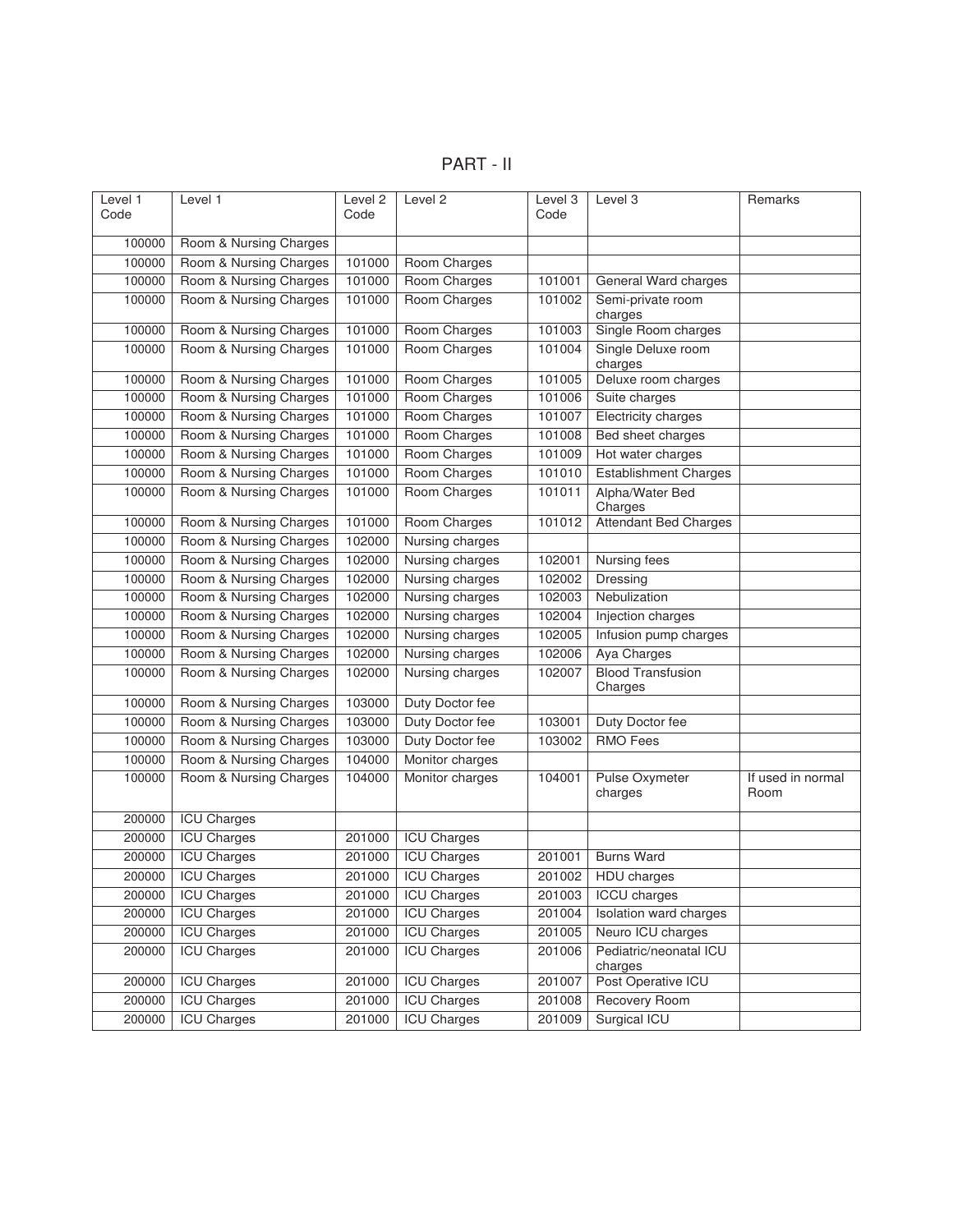| 200000 | <b>ICU Charges</b> | 202000 | <b>ICU Nursing</b><br>charges          |        |                                  | If ICU nursing<br>charged<br>separately |
|--------|--------------------|--------|----------------------------------------|--------|----------------------------------|-----------------------------------------|
| 200000 | <b>ICU Charges</b> | 202000 | <b>ICU Nursing</b><br>charges          | 202001 | Nursing fees                     | If ICU nursing<br>charged<br>separately |
| 200000 | <b>ICU Charges</b> | 202000 | <b>ICU Nursing</b><br>charges          | 202002 | Dressing                         | If ICU nursing<br>charged<br>separately |
| 200000 | <b>ICU Charges</b> | 202000 | <b>ICU Nursing</b><br>charges          | 202003 | Nebulization                     | If ICU nursing<br>charged<br>separately |
| 200000 | <b>ICU Charges</b> | 202000 | <b>ICU Nursing</b><br>charges          | 202004 | Injection charges                | If ICU nursing<br>charged<br>separately |
| 200000 | <b>ICU Charges</b> | 202000 | <b>ICU Nursing</b><br>charges          | 202005 | Infusion pump charges            |                                         |
| 200000 | <b>ICU Charges</b> | 203000 | Monitor charges                        |        |                                  |                                         |
| 200000 | <b>ICU Charges</b> | 203000 | Monitor charges                        | 203001 | Monitor charges                  |                                         |
| 200000 | <b>ICU Charges</b> | 203000 | Monitor charges                        | 203002 | <b>Pulse Oxymeter</b><br>charges | If used in ICU                          |
| 200000 | <b>ICU Charges</b> | 203000 | Monitor charges                        | 203003 | Cardiac Monitor<br>charges       |                                         |
| 200000 | <b>ICU Charges</b> | 204000 | Monitor charges                        | 203004 | <b>IABP</b> charges              |                                         |
| 200000 | <b>ICU Charges</b> | 204000 | Monitor charges                        | 203005 | Phototherapy Charges             |                                         |
| 200000 | <b>ICU Charges</b> | 204000 | <b>ICU Supplies &amp;</b><br>equipment |        |                                  |                                         |
| 200000 | <b>ICU Charges</b> | 204000 | <b>ICU Supplies &amp;</b><br>equipment | 204001 | Oxygen charges                   |                                         |
| 200000 | <b>ICU Charges</b> | 204000 | <b>ICU Supplies &amp;</b><br>equipment | 204002 | Ventilator charges               |                                         |
| 200000 | <b>ICU Charges</b> | 204000 | <b>ICU Supplies &amp;</b><br>equipment | 204003 | Suction pump charges             |                                         |
|        | 200000 ICU Charges |        | 204000   ICU Supplies &<br>equipment   |        | 204004 Bipap charges             |                                         |
| 200000 | <b>ICU Charges</b> | 204000 | <b>ICU Supplies &amp;</b><br>equipment |        | <b>Pacing Charges</b>            | Temporary<br>Pacemaker                  |
| 200000 | <b>ICU Charges</b> | 204000 | <b>ICU Supplies &amp;</b><br>equipment | 20406  | Defibrillator Charges            |                                         |
| 300000 | OT Charges         |        |                                        |        |                                  |                                         |
| 300000 | OT Charges         | 301000 | OT rent                                |        |                                  |                                         |
| 300000 | OT Charges         | 301000 | OT rent                                | 301001 | Major OT charge                  |                                         |
| 300000 | OT Charges         | 301000 | OT rent                                | 301002 | Minor OT Charge                  |                                         |
| 300000 | OT Charges         | 301000 | OT rent                                | 301003 | Cath Lab Charges                 |                                         |
| 300000 | OT Charges         | 301000 | OT rent                                | 301004 | Theatre charges                  |                                         |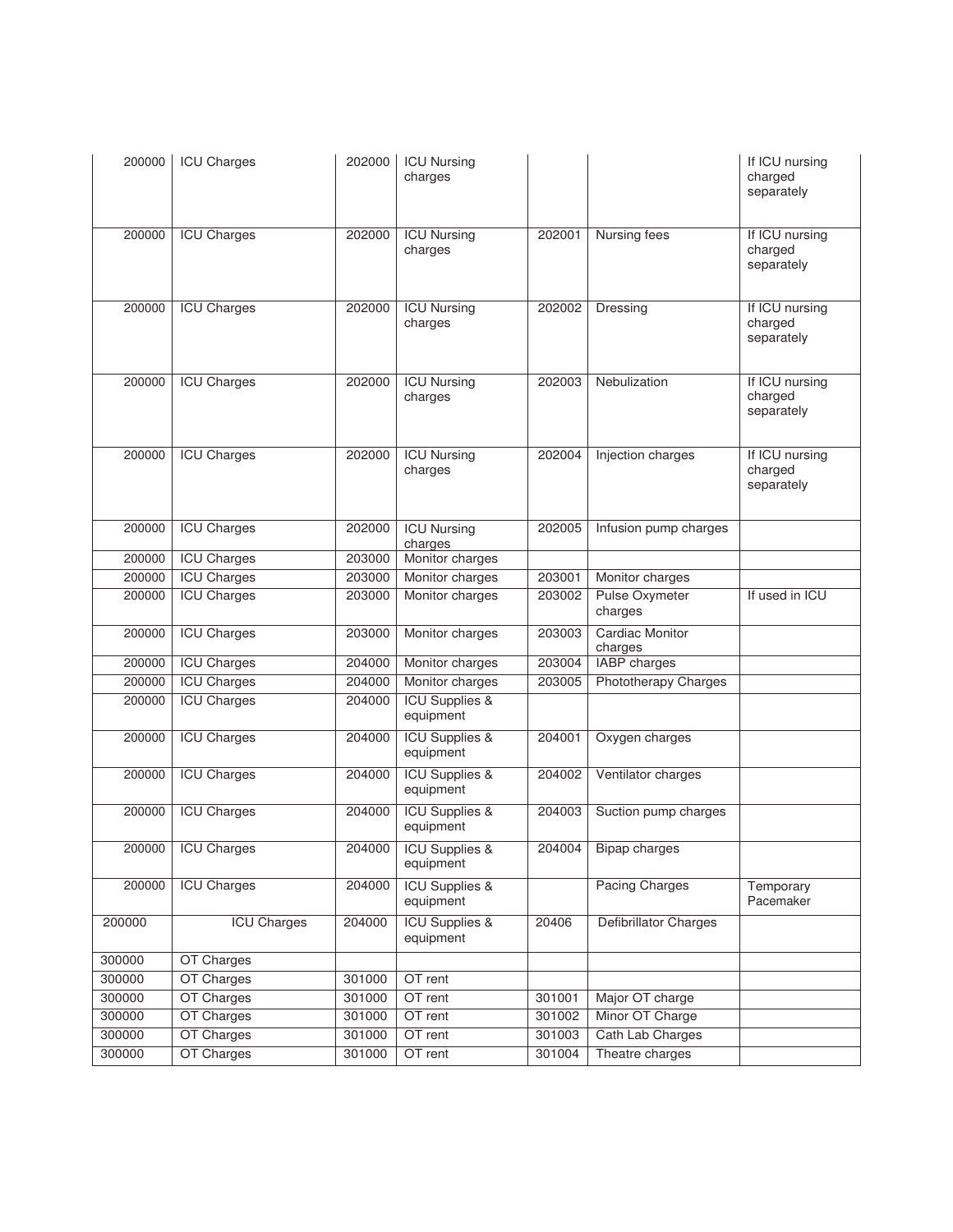| 300000 | OT Charges                        | 301000 | OT rent                              | 301005 | Labour Room Charges         |                                       |
|--------|-----------------------------------|--------|--------------------------------------|--------|-----------------------------|---------------------------------------|
| 300000 | OT Charges                        | 302000 | OT Equipment<br>charges              |        |                             |                                       |
| 300000 | OT Charges                        | 302000 | OT Equipment<br>charges              |        | C-arm charges               |                                       |
| 300000 | OT Charges                        | 302000 | OT Equipment<br>charges              | 302002 | Endoscopy charges           |                                       |
| 300000 | OT Charges                        | 302000 | OT Equipment<br>charges              | 302003 | Laproscope charges          |                                       |
| 300000 | OT Charges                        | 302000 | OT Equipment<br>charges              | 302004 | Equipment charges           | If not specified                      |
| 300000 | OT Charges                        | 302000 | OT Equipment<br>charges              | 302005 | Monitor charges             | for OT monitoring                     |
| 300000 | OT Charges                        | 302000 | OT Equipment<br>charges              | 302006 | Instrument charges          | for OT<br>instruments                 |
| 300000 | OT Charges                        | 303000 | OT Drugs &<br>Consumables            |        |                             |                                       |
| 300000 | OT Charges                        | 303000 | OT Drugs &<br>Consumables            | 303001 | OT Drugs                    |                                       |
| 300000 | OT Charges                        | 303000 | OT Drugs &<br>Consumables            | 303002 | Implants                    |                                       |
| 300000 | OT Charges                        | 303000 | OT Drugs &<br>Consumables            | 303003 | OT Consumables              | includes guide<br>wires, catheter etc |
| 300000 | OT Charges                        | 303000 | OT Drugs &<br>Consumables            | 303004 | OT Materials                |                                       |
| 300000 | OT Charges                        | 303000 | OT Drugs &<br>Consumables            | 303005 | OT Gases                    |                                       |
| 300000 | OT Charges                        | 303000 | OT Drugs &<br>Consumables            | 303006 | Anaesthetic drugs           |                                       |
| 300000 | OT Charges                        | 304000 | <b>OT Sterlization</b>               |        |                             |                                       |
| 300000 | OT Charges                        | 304000 | <b>OT Sterlization</b>               | 304001 | <b>CSSD Charges</b>         |                                       |
| 400000 | Medicine & Consumables<br>charges |        |                                      |        |                             |                                       |
| 400000 | Medicine & Consumables<br>charges | 401000 | Medicine &<br>Consumables<br>charges |        |                             |                                       |
| 400000 | Medicine & Consumables<br>charges | 401000 | Medicine &<br>Consumables<br>charges | 401001 | <b>Ward Medicines</b>       | OT drugs under<br>OT charges          |
| 400000 | Medicine & Consumables<br>charges | 401000 | Medicine &<br>Consumables<br>charges | 401002 | <b>Ward Consumables</b>     |                                       |
| 400000 | Medicine & Consumables<br>charges | 401000 | Medicine &<br>Consumables<br>charges | 401003 | Ward disposables            |                                       |
| 400000 | Medicine & Consumables<br>charges | 401000 | Medicine &<br>Consumables<br>charges | 401004 | <b>Ward Materials</b>       |                                       |
| 400000 | Medicine & Consumables<br>charges | 401000 | Medicine &<br>Consumables<br>charges | 401005 | Vaccination drugs           |                                       |
| 500000 | Professional fees charges         |        |                                      |        |                             |                                       |
| 500000 | Professional fees charges         | 501000 | Visit charges                        |        |                             |                                       |
| 500000 | Professional fees charges         | 501000 | Visit charges                        | 501001 | <b>Consultation Charges</b> |                                       |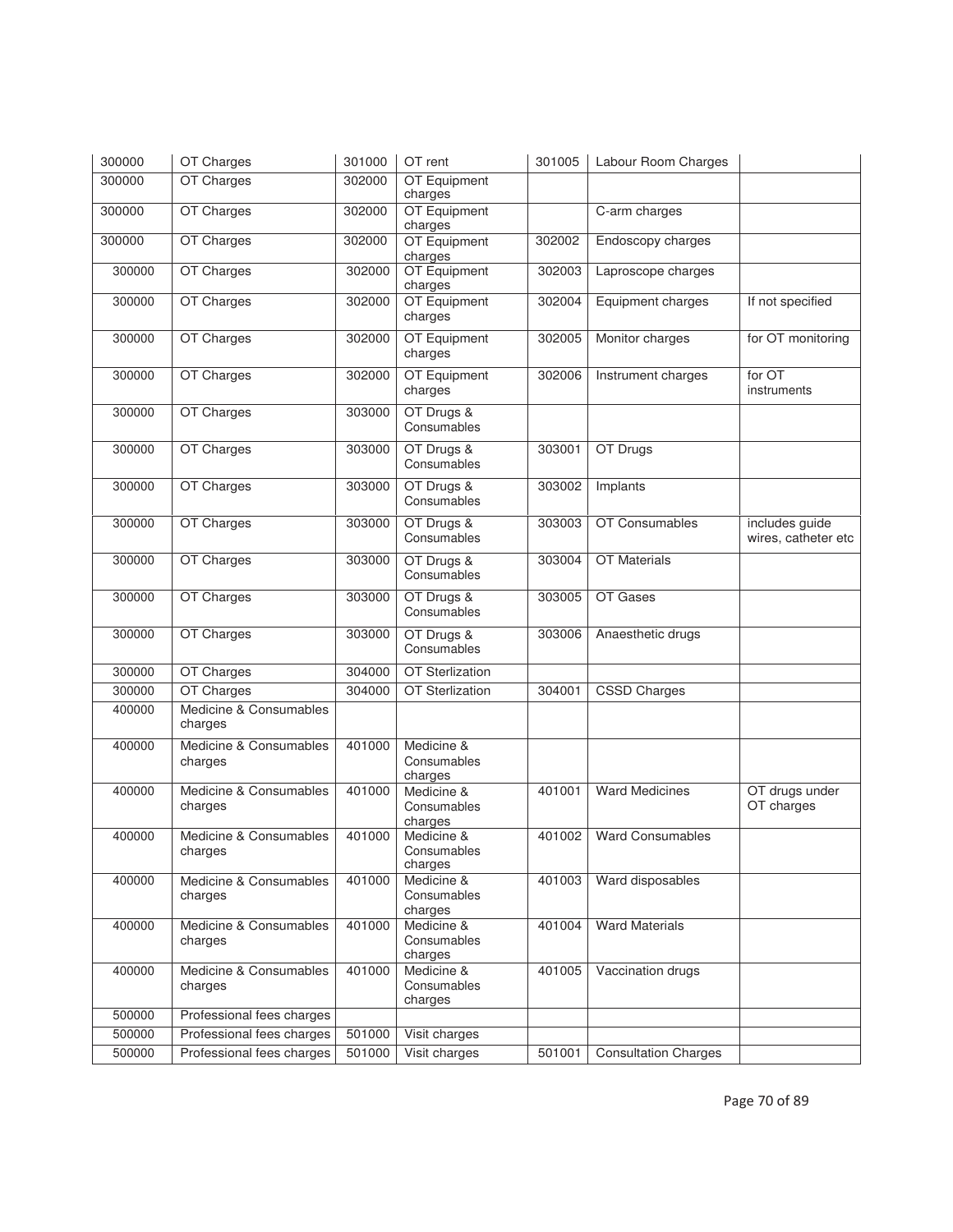| 500000 | Professional fees charges    | 501000 | Visit charges              | 501002 | <b>Medical Supervision</b><br>Charges |                                                                        |
|--------|------------------------------|--------|----------------------------|--------|---------------------------------------|------------------------------------------------------------------------|
| 500000 | Professional fees charges    | 501000 | Visit charges              | 501003 | Professional fees                     |                                                                        |
| 500000 | Professional fees charges    | 502000 | <b>Surgery Charges</b>     |        |                                       |                                                                        |
| 500000 | Professional fees charges    | 502000 | <b>Surgery Charges</b>     | 502001 | <b>Surgeons Charges</b>               |                                                                        |
| 500000 | Professional fees charges    | 502000 | <b>Surgery Charges</b>     | 502002 | <b>Assisstant Surgeons</b><br>Fee     | Would also<br>include Standby<br>Surgeon                               |
| 500000 | Professional fees charges    | 503000 | Anaesthetists fee          |        |                                       |                                                                        |
| 500000 | Professional fees charges    | 503000 | Anaesthetists fee          | 503001 | Anaesthetists fee                     |                                                                        |
| 500000 | Professional fees charges    | 503000 | Anaesthetists fee          | 503002 | OT standby charges                    | Providers charge<br>for standby<br>anaesthetist                        |
| 500000 | Professional fees charges    | 504000 | <b>Intensivist Charges</b> | 504000 |                                       |                                                                        |
| 500000 | Professional fees charges    | 505000 | <b>Technician Charges</b>  | 505000 | OT /Cath Lab<br>Technician            |                                                                        |
| 500000 | Professional fees charges    | 505000 | Physiotherapy              |        |                                       |                                                                        |
| 500000 | Professional fees charges    | 504000 | Procedure charges          |        |                                       |                                                                        |
| 500000 | Professional fees charges    | 504000 | Procedure charges          | 504001 | <b>Bedside procedures</b>             | Catheterization,<br>Central IV Line,<br>Tracheostomy,<br>Venesection   |
| 500000 | Professional fees charges    | 504000 | Procedure charges          | 504002 | Suture charges                        |                                                                        |
| 600000 | <b>Investigation Charges</b> |        |                            |        |                                       |                                                                        |
| 600000 | <b>Investigation Charges</b> | 601000 | <b>Bio Chemistry</b>       |        |                                       | Serum Sodium,<br>Ueres etc                                             |
| 600000 | <b>Investigation Charges</b> | 602000 | Cardiology charges         |        |                                       | for procedures like<br>echo, ECG etc                                   |
| 600000 | <b>Investigation Charges</b> | 603000 | Haemotology<br>charges     |        |                                       | cross matching<br>etc                                                  |
| 600000 | <b>Investigation Charges</b> | 604000 | Microbiology<br>charges    |        |                                       | blood culture,<br>C&S                                                  |
| 600000 | <b>Investigation Charges</b> | 605000 | Neurology                  |        |                                       | for EMG, EEG etc                                                       |
| 600000 | <b>Investigation Charges</b> | 606000 | Nuclear medicine           |        |                                       | PET CT, Bone<br>scan etc                                               |
| 600000 | <b>Investigation Charges</b> | 607000 | Pathology charges          |        |                                       |                                                                        |
| 600000 | <b>Investigation Charges</b> | 608000 | Radiology services         |        |                                       | X-ra, CT, MRI etc                                                      |
| 600000 | <b>Investigation Charges</b> | 609000 | Serology charges           |        |                                       |                                                                        |
| 600000 | <b>Investigation Charges</b> | 610000 | <b>Medical Genetics</b>    |        |                                       | Chrosomal<br>Analysis etc                                              |
| 600000 | <b>Investigation Charges</b> | 611000 | Profiles                   |        |                                       | Profiles instead of<br>individual tests<br>(Lipid profile, LFT<br>etc) |
| 700000 | Ambulance Charges            |        |                            |        |                                       |                                                                        |
| 700000 | Ambulance Charges            | 701000 | Ambulance<br>Charges       |        |                                       |                                                                        |
| 800000 | Miscellaneous charges        |        |                            |        |                                       |                                                                        |
| 800000 | Miscellaneous charges        | 801000 | Admission charges          |        |                                       |                                                                        |
| 800000 | Miscellaneous charges        | 802000 | Attendant food<br>charges  |        |                                       |                                                                        |
| 800000 | Miscellaneous charges        | 803000 | Patient food<br>charges    |        |                                       |                                                                        |